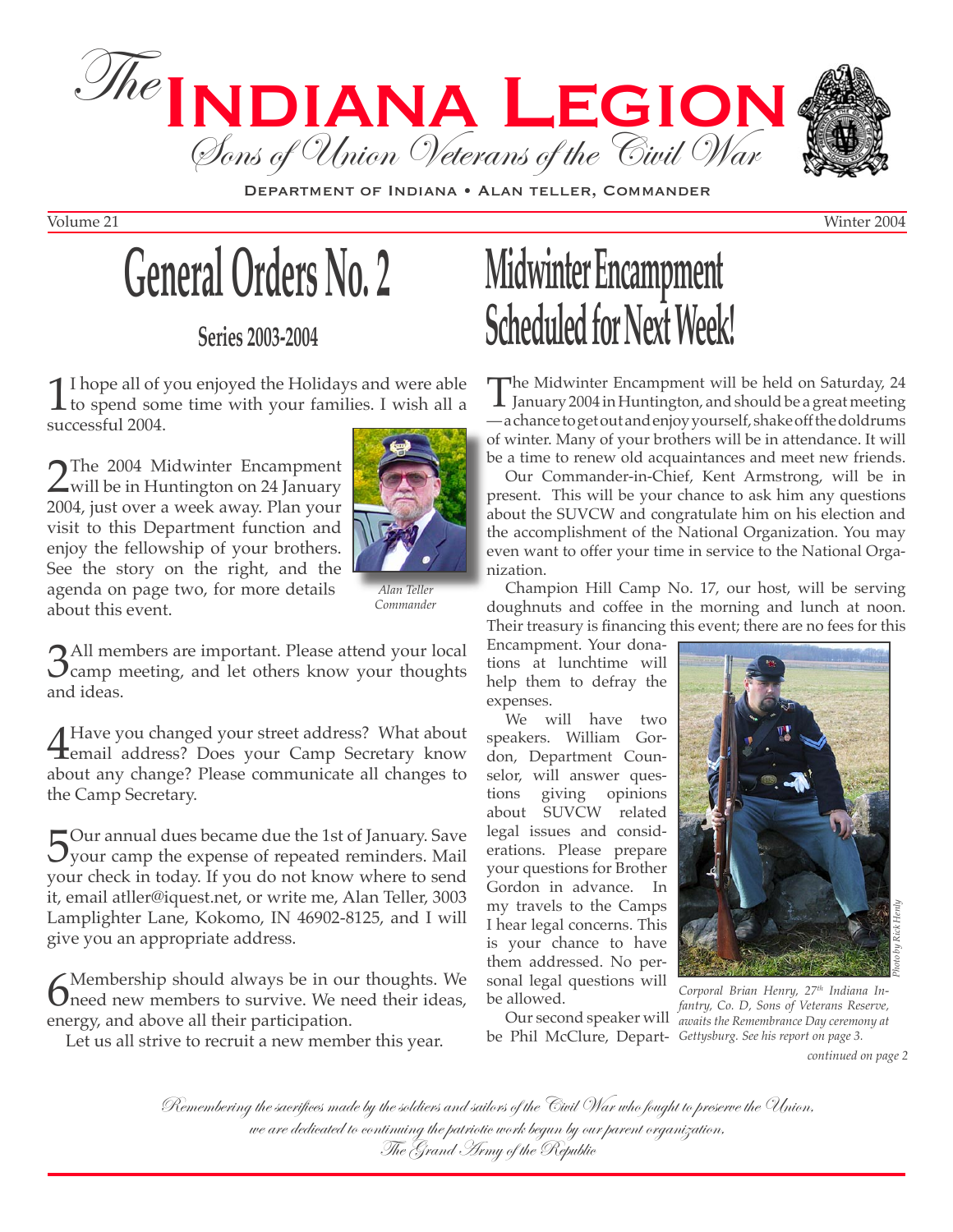### **Midwinter Encampment, continued**

ment Memorial Officer. Phil will present a program on Lew Wallace. Dressed as General Lew Wallace, he will review his life as long as forty-five minutes will allow, with special emphasis on his Civil War involvement.

The SVR will again present the Colors. In addition, we will have two raffles and door prizes. Please join us for the day.

### Midwinter Encampment Agenda

**Saturday, January 24, 2004 9:00-9:30 a.m.** Coffee, doughnuts, and good fellowship **9:30-11:30 a.m.** Business meeting Report of Officers Old Business, etc. **11:30 a.m.-12:00 p.m.**  William B. Gordon, Attorney. SUVCW related legal questions **12:00-12:30 p.m.** Lunch served by Champion Hill Camp Donations are appreciated **12:30-1:15 p.m.** Phil McClure will present a program on Lew Wallace **1:15-3:00 p.m.**  Business meeting Reports of Camps, New business Adjourn

### **In Memoriam**

**Philip A. Burgin** 27 December 1929 - 10 October 2003

A long time member and Treasurer of the Orlando A. Somers Camp No. 1 Sons of Union Veterans of the Civil War His ancestor was 1st Lt. Simpson Burgin, Co. B, 120th Indiana InfantryVolunteers

# **A Salute to a Civil War Chaplain and College President**

A commemorative ceremony honoring<br>
Rev. William Corby, C. S. C. was held<br>
on the University of Notre Dame campus on on the University of Notre Dame campus on Saturday, 8 November 2003. The ceremony was a cooperative effort of David D. Porter Camp No. 116, Department of Indiana, and the Notre Dame Army ROTC unit. Alan Loomis, Past Commander

-in-Chief and Porter Commander, planned and coordinated the ceremony with university and ROTC officials.

Members of the Sons of Union Veterans of the Civil War, Civil War re-enactors, Holy Cross priests, Military Order of the Loyal Legion in the U. S., and a sizeable crowd that included curious students and Notre Dame football fans, assembled around Father Corby's statute for the early-morning memorative program.

The purpose was to salute Father William Corby for his service during the Civil War as a chaplain, and his two terms as president of the university and to honor his establishment of a Grand Army of the Republic post on campus. In addition, the 170<sup>th</sup> anniversary of his birth was noted during the proceedings.

The statue is a duplicate of the statue located on the Gettysburg battlefield located on the site where he gave Absolution to the Irish Brigade.

"We'll rally round the flag, boys" sung by the Company Singers from Champion Hill Camp  $# 17$ , preceded the start of the ceremony.

Brother Loomis introduced the Rev. William Seetch, C. S. C., Religious Superior at Notre Dame, whose opening prayer noted God's calling men and women like Father Corby and other religious to express his healing power in the Civil War. In addition to Father Corby, six other priests from Notre Dame served with various Civil War units, and sixty three Holy Cross nuns served as nurses during the war.

The Rev. James King, C. S. C., Vocational Director and Rector of Sorin Hall, speaking about Father Corby, said that he was born to a wealthy physician and his wife in Detroit. He came to Notre Dame in the 1850's and was ordained to the priesthood at the age of 27.

When Father Corby gave the Absolution at Gettysburg 140 years ago, both Catholics and non-Catholics were seen to kneel for the sacrament, according to contemporary accounts. The absolution was intended for all, even Confederate soldiers going into battle. According to Father King, former Confederates also shared in the efforts to erect the statues of Father Corby at Gettysburg as well as on campus. Serving two terms as President of Notre Dame, Father Corby presided dur-



*Uniformed participants form up for the Father Corby Ceremony*

ing a period of growth that included the replacement of the administration building with its golden dome following a fire that destroyed the original administration building.

Commander-in-Chief Kent Armstrong noted that Father Corby founded a unique post of the Grand Army of the Republic, Notre Dame Post # 569, made up entirely of religious at the University of Notre Dame. When Father Corby died, two months later, members of the post bore his casket during the funeral. C-in-C Armstrong presented a certificate commending the University of Notre Dame for keeping the post records intact in its archives.

*continued on page 3*

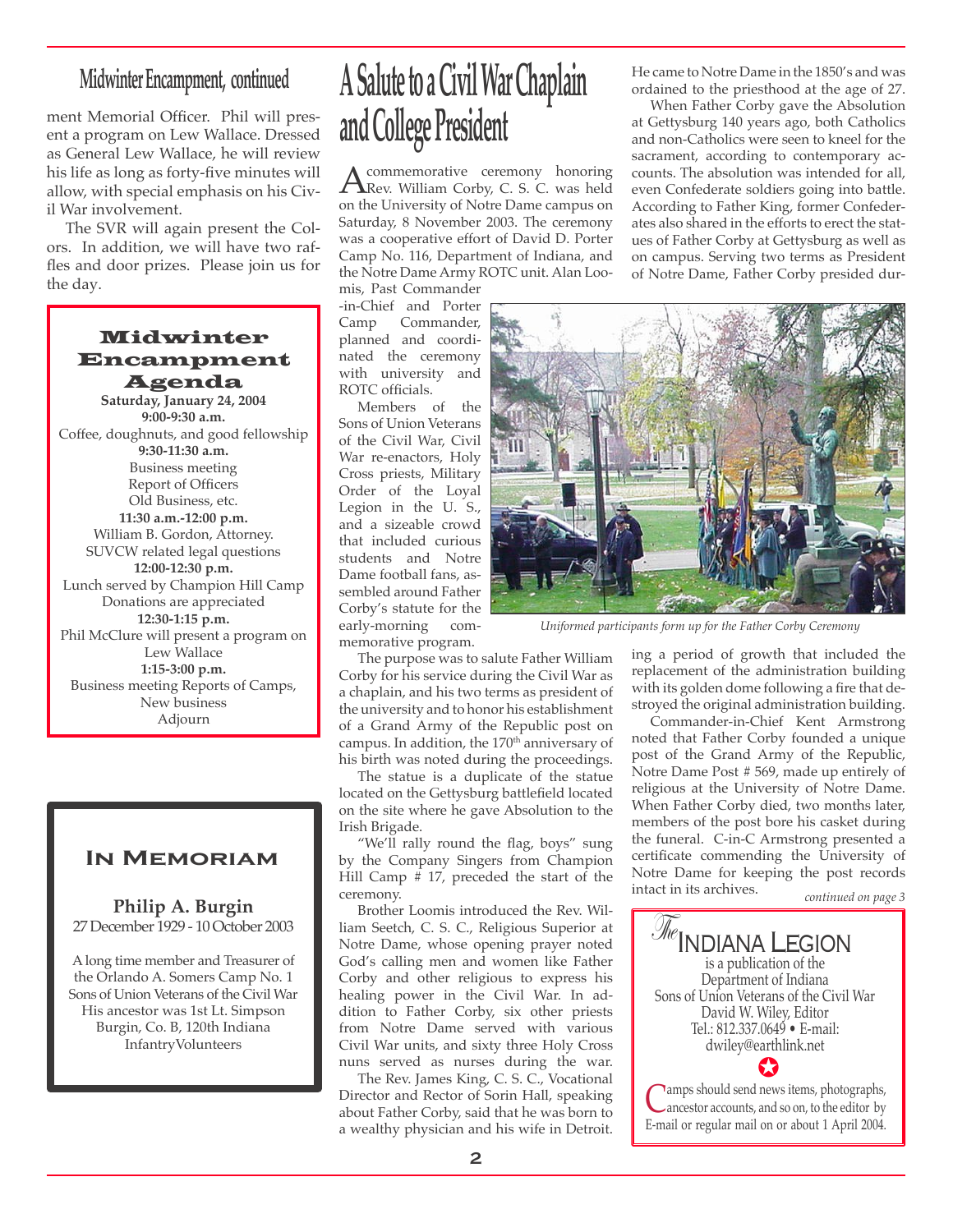### **A Salute, continued**

After the Company Singers performed the "Battle Hymn of the Republic" and "Faith of our Fathers," Michael Downs, Junior Vice Camp Commander of Porter Camp, presided at a wreath laying at the Father Corby statue. Wreaths were presented by Commander in Chief Kent Armstrong,



*The Company Singers at the Dobbin House Restaurant in Gettysburg. See story at right.*

SUVCW, Indiana Department Commander Alan Teller, SUVCW, Alan Loomis, Past Commander in Chief and Porter Camp Commander, SUVCW, and Keith Harrison, Chancellor-in-Chief, Military Order of the Loyal Legion of the United States and Past Commander in Chief, SUVCW.

Three volleys were fired by a firing squad composed of the 27<sup>th</sup> Indiana Volunteer Infantry, Sons of Veterans Reserve, 19<sup>th</sup> Indiana Volunteer Infantry, 9<sup>th</sup> Indiana Volunteer Infantry and the 7<sup>th</sup> Michigan Volunteer Infantry. Mark Heath, Camp Commander, Austin Blair Camp # 7, Department of Michigan, SUVCW and Midshipman Russell Morton, Navy ROTC at the University of Notre Dame, played taps at the conclusion of the ceremony.

Participating color guards represented the Commander-in-Chief, Sons of Union

Indiana, SUVCW, David D. Porter Camp # 116, SUVCW, 19<sup>th</sup> Indiana Volunteer Infantry and the Notre Dame Army Reserve Officer Training Corps.

Those who remained for the football game saw the home team end a losing streak as Notre Dame defeated the Naval Academy 27-24 with a field goal with five seconds remaining in the game.

*— Previously published in the D.D.* Porter Camp Monitor *(December 2003)*

# **Company Singers at Gettysburg**

The Huntington, Indiana, SUVCW Cham-<br>pion Hill Camp No. 17 was well repre-<br>conted in Cettychure, Pennovlyppia, the third sented in Gettysburg, Pennsylvania, the third week in November for Remembrance Day.

The Company Singers, a group of

musicians/singers, made the trek to Pennsylvania to be a part of two memorial services, performed for a local battlefield preservation association, and also take part in the annual parade through the town to the stone wall at the battlefield where Pickett's charge took place 140 years ago.

Brothers Gib Young, Rich McConnell, Eric Fricke, Bob Stephan, Jim Kline, Rick Henly and his 12-year-old son, Drew Henly, performed Friday night, 14 November, at the Dobbin House Restaurant in Gettysburg for the Gettysburg Battlefield Preservation Association.

Playing and singing both before and during the dinner, the Singers were able to perform a majority of their 1860's-based repertoire of songs. Songs from the era included *Aura Lea*, *Battle Cry of Freedom*, *Lorena*, *Just Before The Battle Mother*, *Goober Peas* and many others.

The following morning at 8:45 a.m. the Singers joined with the Anna Ross Camp No. 1 SUVCW of Philadelphia and re-enactors of the 28th Pennsylvania infantry, and Beck's Civil War Regimental Band for a moving ceremony at the monument to the original 28<sup>th</sup> Pennsylvania. (The monument is deep in the woods, close to Rock Creek, where the 28<sup>th</sup> Pennsylvania held the right flank of the Union



army at Culp's Hill, July 1<sup>st</sup> and 2<sup>nd</sup>, 1863.)

Singing *Shall We Gather At The River* and *Nearer My God To Thee* at the monument and then accompanying the band on the navy hymn *Eternal Father* was a memorable event. Seven new SUVCW members were also inducted into their camp according to the period ritual performed there that brisk Saturday morning

After the service early Saturday morning, the Singers traveled back to the General George Meade monument at 11:00 a.m. for a short memorial service with the General Meade Society of Philadelphia. A number of the people had been at the dinner the evening before. Singing their hymns once again and also *Marching Along*, a musical tribute to General Meade, was again something very special with which to be involved. The Remembrance Day parade was

last on the list of things to do for the Singers. The parade stepped off at 1:00 p.m. from a junior high school and wound through downtown Gettysburg. Streaming through Gettysburg were thousands of reenactors from all branches of the services of the period, with their flags flying, brass shining, drum and fife music playing, and each step in time with the drum cadence.

The parade finished at the stone wall with both Union and Confederate re-enactors coming face-to-face for a short time while the visiting dignitaries readied their speeches.

Before the program commenced, a lot of people were milling about waiting for them to proceed. Brother Rich McConnell, having brought his guitar with him, started singing a song of Confederate origin, *Lorena*. It was amazing how quickly silence overtook the crowd of people nearby on both sides of the wall. Once completed, Brother McConnell received much appreciated applause and thanks from the Confederates. Shortly thereafter an unidentified Confederate re-enactor started singing the song "Barbara Allen." After many verses, his voice faltered and he apologized, but the crowd showed their appreciation in the applause he received.

Once the program started, a Lincoln re-enactor recited the Gettysburg Address. Visiting dignitaries from the Sons of Union Veterans of the Civil War spoke, and to culminate the event, those at the wall were asked to reach out a hand to their American brothers on the other side, a very moving experience for those involved.

Whether or not you know a lot about the Civil War and Gettysburg or just have a basic knowledge of what happened there, seeing thousands of people, in both blue and gray, marching, talking, laughing and singing, the time will never be forgotten.

Veterans of the Civil War, Department of *The Company Singers at the Indiana memorial at Gettysburg* bering what happened 140 years ago. A very Remembrance Day is just that — rememsobering thought.

— Rick Henley Champion Hill Camp No.17 Huntington, IN 46750 http://www.huntingtoncounty.org/suvcw

# **A Dispatch from the SVR**

Treport on honor the presence of the  $27<sup>th</sup>$  Indiana Volunteer Infantry Co. D SVR at the past Remembrance Day ceremonies at Gettysburg, Pennsylvania. The members from the  $27<sup>th</sup>$  Indiana SVR were present. Brian Henry, Randy McNally, Kevin Rushton, Jerry Layton and Ed Krieser. Gib Young and members from Huntington also attended the events. The morning of the 15<sup>th</sup> started with the annual SVR breakfast at the Eisenhower Hotel at 8:00 a.m. The General was unable to attend because of surgery he had previously.

*continued on page 4*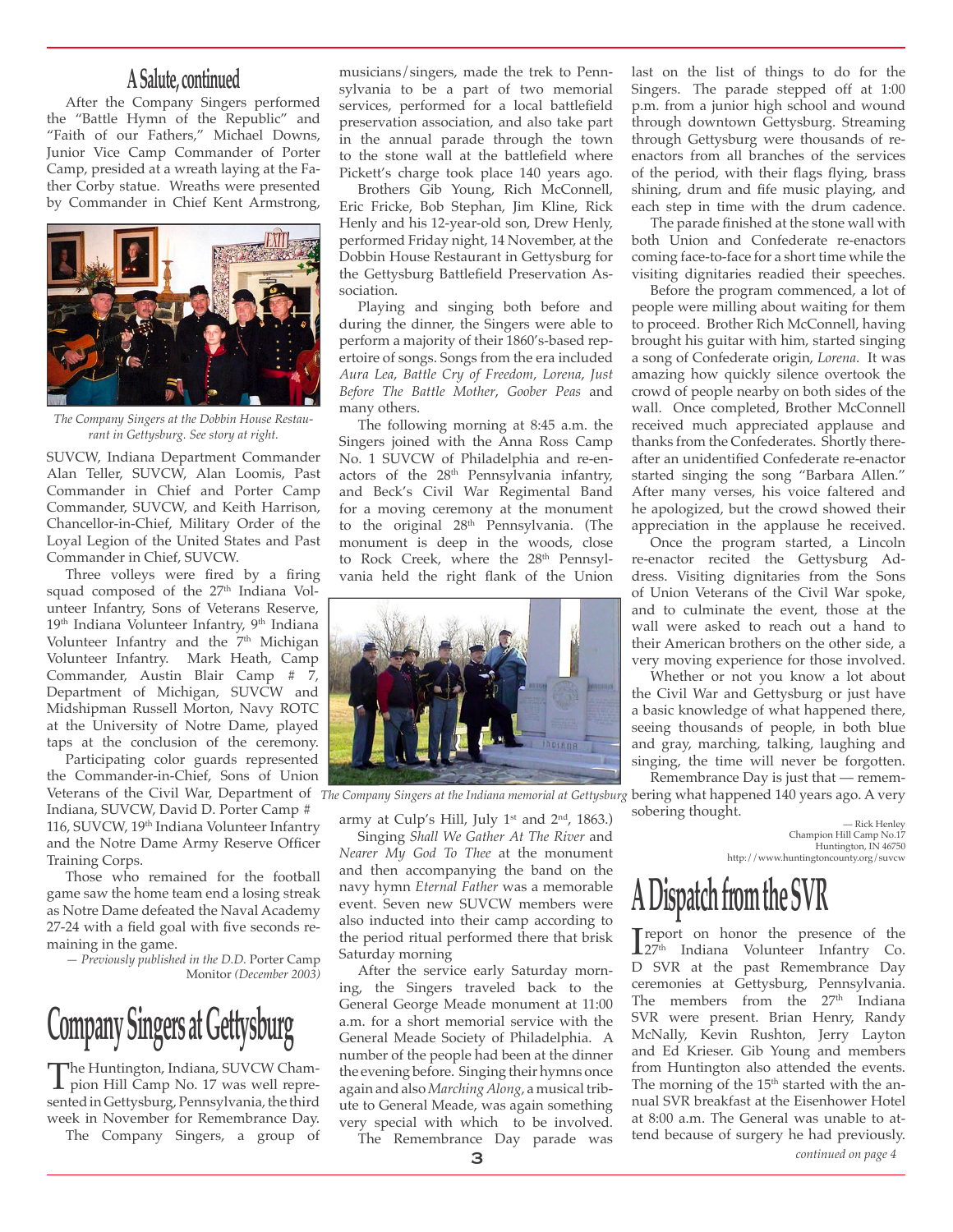After the breakfast, the 27<sup>th</sup> Indiana SVR drove to the monuments of the 27<sup>th</sup> Indiana Infantry and the Indiana Monument located at the base of Culp's Hill. After the view-



*A view of the Remembrance Day parade in Gettysburg*

ing of these monuments members left for the Lincoln Middle School to participate in the annual Remembrance Day parade. The parade stepped off at 1:00 p.m. sharp with Members of the 27<sup>th</sup> Ind. Vol. SVR: Jerry Layton, Corp. Brian Henry, Randy D. McNally & Kevin Rushton. The  $27<sup>th</sup>$  SVR placed in the  $4<sup>th</sup>$  com-

**SVC Report, continued** Gettysburg on Sunday morning returning  $\frac{1}{2}$  to Indiana. Members from the Orlando A. Somers Camp #1 were well represented with a total of 4 members attending.

Your obedient servant, Corporal Brian Henry,

27<sup>th</sup> Indiana Infantry, Co. D, SVR

### **A Report from the Somers Camp**

The Orlando A. Somers Camp #1 has<br>had a series of good programs this<br>fall We started with a Civil War Ioppady fall. We started with a Civil War Jeopardy Game presented by Tom Crawford, Past Department Commander, in September. Mark Davis was our speaker in October. He gave a program on gravestone restoration. Ernie Ravinet, Camp Commander, of Benton Camp, presented a program on the 19<sup>th</sup> Indiana Volunteer Infantry in November. December was our annual "Show & Tell" and election of officers.

For our four meetings we had a total of 49 members and 28 guests attend. This was an average attendance of almost 20. Phil Burgin's wife donated some four



*Pictured are the speakers at the Rolling Prairie Cemetery ceremony honoring Benjamin Franklin Williams, Private, 21st Indiana Infantry Volunteers. The David Porter Camp provided a new headstone and GAR flag holder.* 

pany behind the colors. The 27<sup>th</sup> marched with fellow brothers from Pennsylvania. The parade made its way to the angle on Cemetery Ridge, where a few words were spoken from Sons of Union Veterans Reps and Sons of Confederate Veterans Reps. The ceremony ended with the traditional shaking of hands across the wall by Union and Confederate descendants.

After the parade, members went their separate ways to get ready for the ball on Seminary Ridge, which is put on by residents of Gettysburg. The ball went off well with everyone enjoying themselves. Members of the 27<sup>th</sup> then proceeded back to their hotels for the night. Members left boxes of books to our Camp. We are selling chances for \$1.00 and raffling three off at each meeting to enrich our treasury in Phil's name. Phil was our long time Camp Treasurer.

Now that the cannon has a home in the Pioneer Automotive Museum, the Somers Camp, is "adopting" it. We are going once a month to the museum to clean it and make sure it is being well taken care of. We are not abandoning it to the museum. A list of volunteers through August has been made

for the cleaning detail. This museum sits on U.S. 31 on the north side of Kokomo. We would invite all fellow brothers to stop in and see the cannon on their next visit to our area. The cost of admission is \$4.00.

Allen Moore, Past Commander in Chief, installed the new Camp officers in December. Shawn Clements is our new Camp Commander, Jon Ayers is the new Sr. Vice Commander, and Kent Smith is the Jr. Vice Commander.



*Tom Crawford, Past Department Commander, makes a point in his inimitable manner as he tells a story about the Civil War and Howard County. He and an audience interested in U.S. history gathered at the Johanning Civic Center where the cannon behind him was being presented to the public on Veterans Day. See story to the left. (Photo by Tim Bath © Kokomo Tribune )*

# **Camp Morton Boundary Recognition Ceremony**

In Indianapolis on Saturday, 25 October, the<br>Libert Harrison Camp No. 356 honored the<br>twenty one organizations, and individuals Ben Harrison Camp No. 356 honored the twenty-one organizations and individuals who supported the creation and placing of the markers that now denote the four corners of Camp Morton, the Civil War prison camp for captured Confederate soldiers.

Particularly recognized for their substantial contributions was the Herron-Morton Neighborhood Association and the Indiana Division of the Sons of Confederate Veterans.



*Terry Henson, Indiana Division Commander of the Sons of Confederate Veterans, accepts a replica plaque of the Camp Morton camp boundary markers. The plaque recognizes the generous gift of the SCV to the project. He is flanked by Bruce Kolb, Commander of the Ben Harrison Camp, and Alan Teller, Department Commander SUVCW.* 

#### ☞CYBERNOTES

• Visit the national SUVCW web site at www.suvcw.org • Join the IndianaSUVCW news list by contacting dwiley@earthlink.net • Download the Champion Hill Camp Newsletter online at www.huntingtoncounty.org/suvcw—it is well worth seeing what the brothers in Huntington are up to • See the Department site at suvcw.org/in/DEPTIN.html; alas, not all of the information is up to date.

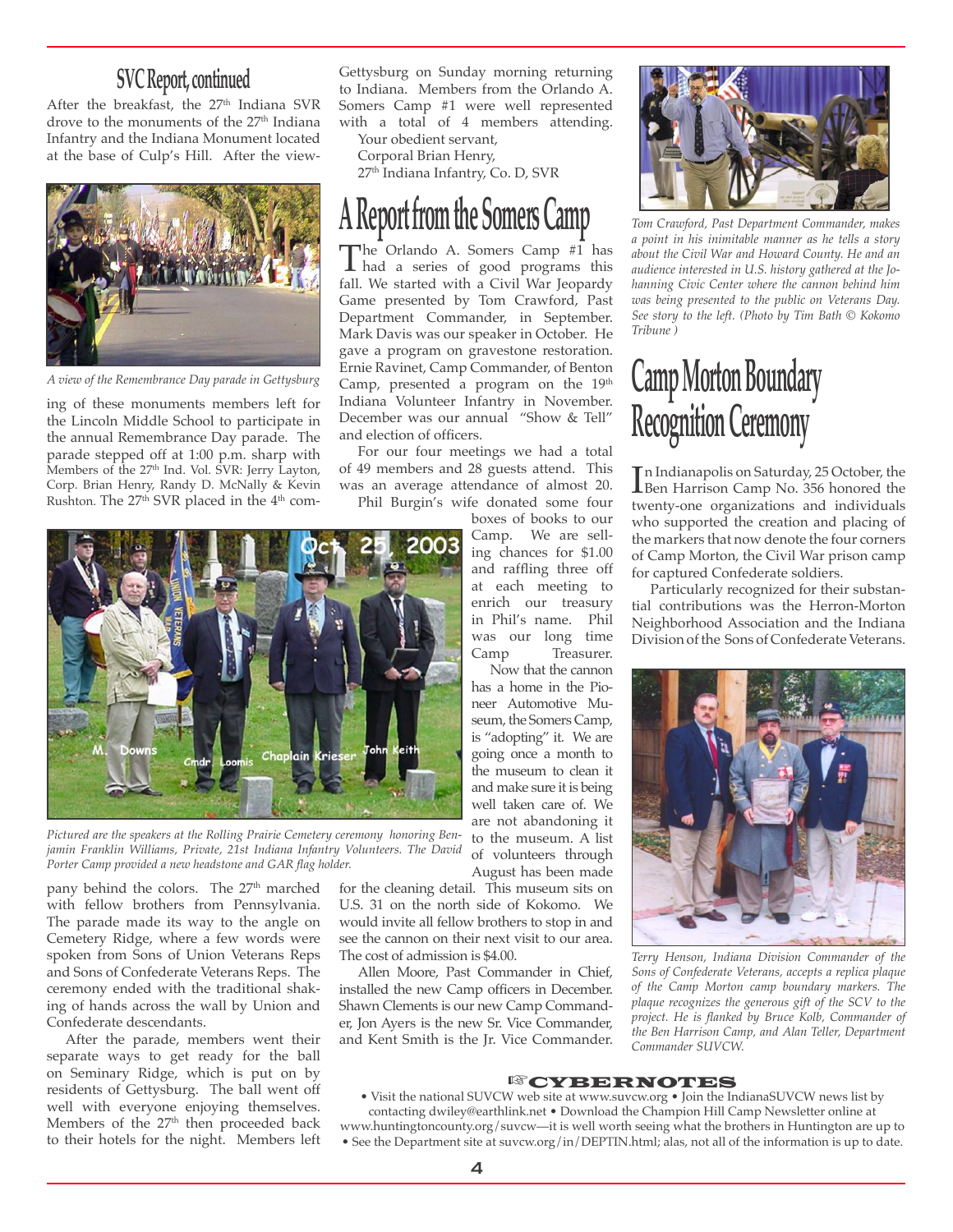### **Mark Davis Gravestone Hero**

*"I am fighting three enemies here," Mark Davis recently told John Carlson, a reporter for the Muncie Star Press, "nature, neglect, and vandalism." Mark has been an intrepid fighter for preserving the headstones of Civil War veterans, and his efforts have not gone unnoticed in the press and amongst our SUVCW brethren. He has cleaned, repaired, and reset stones in twenty counties and conducted several workshops on grave marker cleaning techniques. In 2002 he refurbished 240 markers, 600 in 2003 and, at last report, he is working on some 180 more in Columbus, Indiana.* 

*Readers of the IndianaSUVCW list online will be acquainted with news of much of Mark's work, together with accounts of the grave marker cleaning activity of SUVCW camps throughout the state.* 

*In a very real sense Mark's work has been one of gratitude for the men of 1861-1865. As he wrote Alan Teller, "I always thought anyone who could stand upright and face a tightly spinning 58 caliber minié ball that blew out 4 inch pieces of bone from arms, legs and torsos should be remembered as a true American hero. Those guys had more courage, bravery and fear than most of us will ever have."*

*Reprinted below is a slightly edited excerpt from a message with gravestone cleaning information Mark sent to Department Commander Allen Teller.*

*— Editor's note*

The recommended mix for cleaning<br>stones is one part ammonia and four<br>marts water You can use plain water but parts water. You can use plain water, but it just seems that ammonia helps to cut the lichen a little better. Green lichen tends to attach to the surface and come off easily. Black lichen will stain a marble stone about 1/4 inch deep. Do not try to get that stain out; it won't happen without the loss of a lot of stone. The stone will look good dry, but it will show the stain when wet.

 Ninety-nine percent of the Civil War military markers are white marble. If they have been replaced they could possibly have been replaced with the light gray granite stone (these would require only water and a stiff plastic bristled brush to clean).

 Most of the original white marble Civil War military stones vary in quality because the government used quite a few different vendors. That is why you may find a really nice Civil War marker that has held up, and then see others that may need to be replaced. Of course the environment and other factors could also be the cause.

The key to resetting is this  $-$  forget the concrete. I can reset a military stone in fifteen minutes without it, but if it is once set in concrete it's irreversible. That word needs to be remembered by everyone doing any kind of restoration work: can the work be REVERSED?

The work I do can be reversed. As



*Mark Davis demonstrates his work. Photo by Kurt Hostetler © Muncie Star Press* 

new technology comes around, it's possible that there may be a better technique fifteen years from now, so that is why reversibility is important. Rigid setting of modern granite stones is permissible. Marble and limestone are a different ball game. Most caretakers and sextons hate marble because of its inherent softness and the techniques required to restore it.

Concrete is extremely hard and expands and contracts at a different ratio than marble and limestone. When a marble stone is set in concrete, it puts tremendous pressure on the stone. That's why you can see marble stones set in concrete snapped off at ground level. Caretakers, sextons, and granite monument installers are used to setting modern granite stones on concrete foundations and using setting compounds or mortars to hold them in place. Setting marble and limestone requires different techniques than granite. And the justification used for setting marble stones in concrete is that it will stay in place. Not true. I have had to reset stones set in concrete that were leaning very badly. It would have been an easy fix if the concrete weren't present, but it required a tremendous effort with the concrete encased around the stone. If you set a marble military stone with pea gravel and sand mix, it will stay level for a long time. It will eventually not be level, but you just dig around it and re level it. It's a very simple fix. Remember the stone almost always loses when it goes up against concrete. Believe me I have seen a lot of them.

I sometimes can get it off, but sometimes the stone breaks, making a simple job much more difficult.

#### **Here are the Rules**

1. Leave the concrete bag at home when doing restoration.

2. Pressure washers will blow the face right off a marble stone. Marble is soft.

3. NO Chemicals. Marble and Limestone are very absorbent.

4. NO wire wheels. As the wheels wear where does the wire go? Right into the surface of the stone. The metal will remain on the surface, and metal rusts.

5. NO bleach. It's acidic. It will make the

5

stone look good for a couple years, but it will be yellowing later. Acids break down marble.

6. If you don't know what to do —WAIT. It's better to leave a stone untouched than to do something that is irreversible. Call me, I will try to help.

7. No soaps

8. Clean a stone only about every 3-4 years. You lose a little bit every time you clean a marble or limestone stone. Don't over clean them.

9. Always think "what is best for the stone", not "how can I make the stone rigid." 10. Plastic bristled brushes only (stiff is OK).

### Special Alert! **Sunday, 8 February, 2004**

**The Annual Lincoln Day Program** at the Lincoln Boyhood National Memorial in Lincoln City, Indiana will be on the above date. The SUVCW will again participate in this program as the color guard. The SVR acted as the Color guard last year and will be requested to do so again this year. We should be there at 1: 30 PM (CST); in Kokomo we are on EST and this represents 2:30 PM our time. The program begins at 2:00 PM (CST)

 Dr. James Madison of Indiana University will be the Keynote Speaker. He currently serves as president of the Governor's Hoosier Heritage Foundation, which opened the Eli Lilly Civil War Museum in Indianapolis in 1999. His publications include "The Indiana Way: A State History" and "Eli Lilly 1885-1977," both published by the IHS Press. His keynote address will, of course, be about Abraham Lincoln; however at this time they do not know the exact topic of Mr. Madison's talk. The Company Singers of Champion Hill Camp #17 will provide music.

 If you are interested, The Company Singers will present a concert on Saturday evening, 7 February, 2004, at 6:00 PM (CST) followed by a reception. This is a new program they are adding for this year's Lincoln Day.

 Most of the above information was provided to me by Shane Lind, Head Park Ranger, Visitors Center Operation, Lincoln Boyhood National Memorial.

 $\overline{\phantom{a}}$